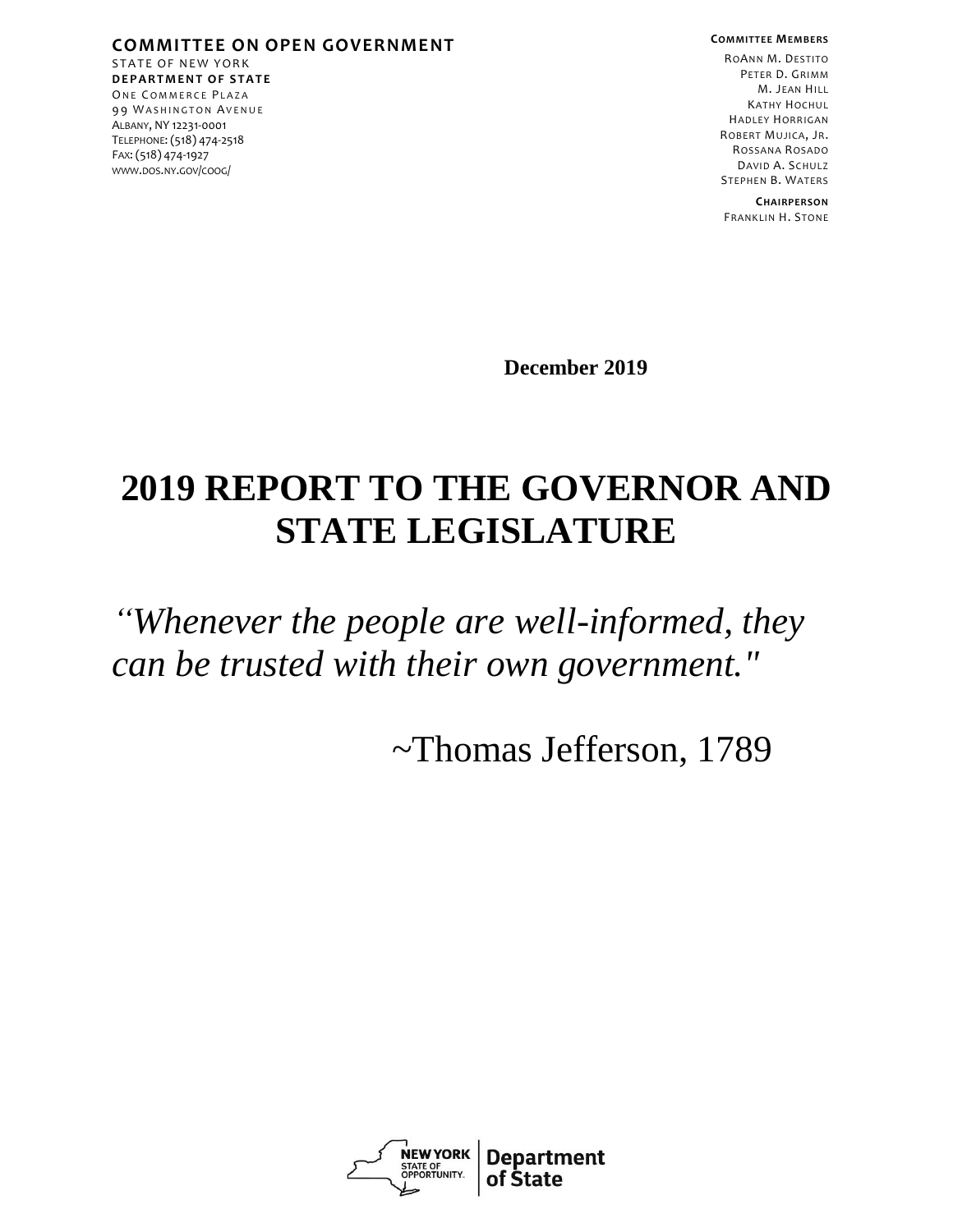## **Table of Contents**

| <b>INTRODUCTION</b>                                                                                        | 3        |
|------------------------------------------------------------------------------------------------------------|----------|
| 2019 LEGISLATIVE AMENDMENTS                                                                                | 3        |
| A. The "Mugshot Bill"                                                                                      | 3        |
| B. Livestreaming Meetings of Industrial Development Agency Open<br>Meetings and Public Hearings            | 3        |
| C. Online Submission of FOIL Request to State Agencies                                                     | 3        |
| 2019 COURT DECISIONS OF NOTE                                                                               | 4        |
| PREVIOUS RECOMMENDATIONS FOR CONTINUING CONSIDERATION                                                      | 5        |
| A. Civil Rights Law §50-a                                                                                  | 5        |
| <b>B.</b> Proactive Disclosure                                                                             | 8        |
| C. The Reasonable Use of Cameras in Courtrooms                                                             | 9        |
| D. Government Created Entities Should Be Subject to FOIL                                                   | 9        |
| E. Bring JCOPE within the coverage of FOIL and the Open Meetings Law                                       | 10       |
| F. Clarifying Amendments                                                                                   | 10       |
| G. Clarify Civil Rights Law §50-b to Protect Privacy of Victims of Sex<br>Offenses, Not that of Defendants | 11       |
| H. Disclose or Withhold E911 Records Pursuant to FOIL                                                      | 12       |
| I. Amend FOIL to Create a Presumption of Access to Records of the State<br>Legislature                     | 13       |
| J. Dealing with Lawsuits by Commercial Entities to Block Disclosure                                        | 13       |
| SERVICES RENDERED BY THE COMMITTEE<br>A. Online Access                                                     | 15<br>15 |
| <b>B.</b> Telephone Assistance                                                                             | 16       |
| C. Assistance via Email and Written Correspondence                                                         | 17       |
| D. Advisory Opinions                                                                                       | 17       |
| E. Presentations                                                                                           | 17       |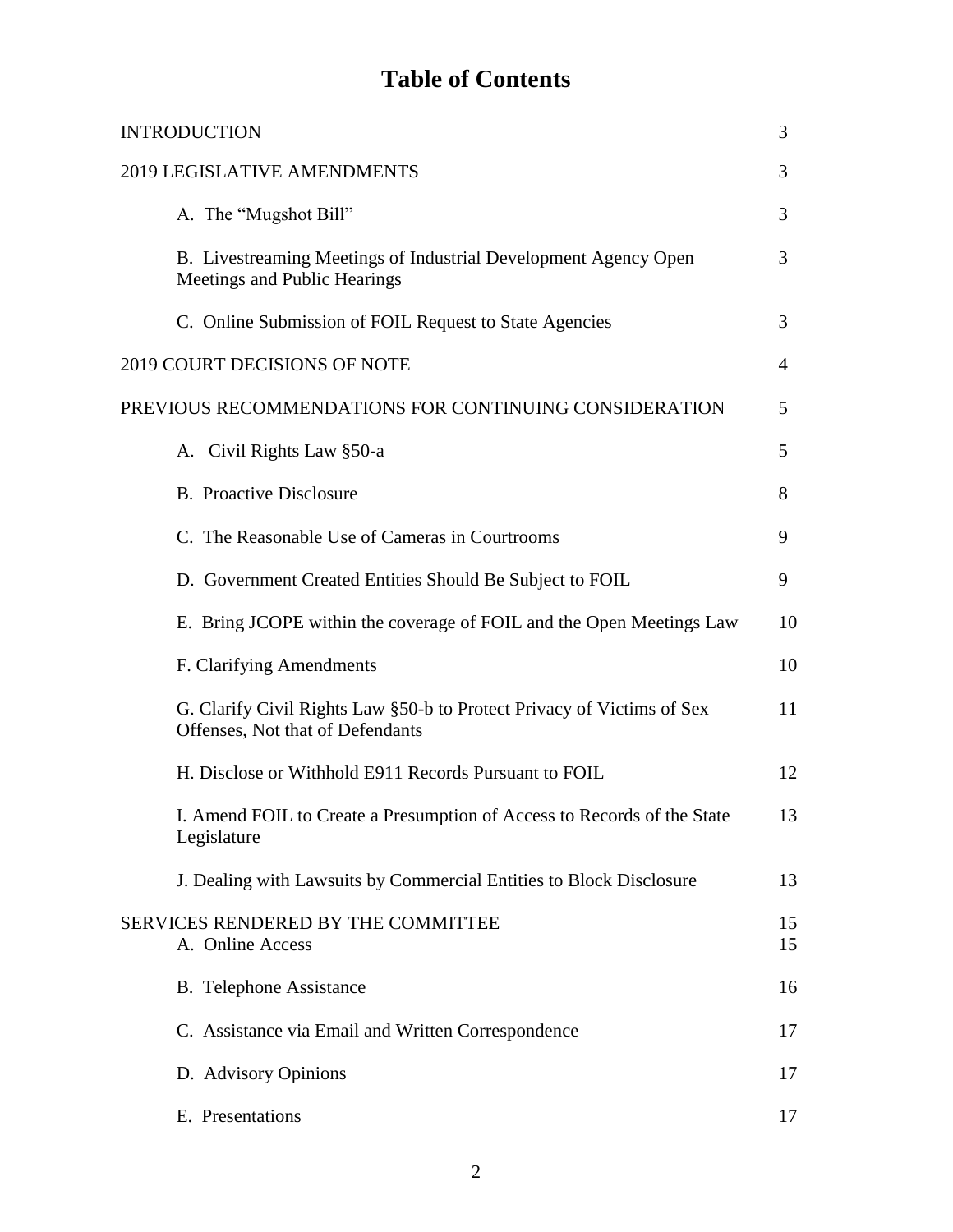## **INTRODUCTION**

This report includes a summary of 2019 legislative amendments; a summary of significant 2019 court decisions; an update on the status of previous recommendations for continuing consideration including an update on the status of efforts to repeal or significantly amend §50-a of Civil Rights Law relating to personnel records of police officers, corrections officers, and paid firefighters; and data reflecting the services provided by the Committee.

## **2019 LEGISLATIVE AMENDMENTS**

#### **A. The "Mugshot Bill"**

On April 12, 2019, the Governor signed legislation, as part of the fiscal year 2020 Public Protection and General Government Article VII Budget Bill, amending the Freedom of Information Law (FOIL) to expressly provide that "an unwarranted invasion of personal privacy includes . . . disclosure of law enforcement arrest or booking photographs of an individual, unless public release of such photographs will serve a specific law enforcement purpose and disclosure is not precluded by any state or federal laws."

### **B. Livestreaming Meetings of Industrial Development Agency Open Meetings and Public Hearings**

On August 27, 2019, the Governor signed legislation amending General Municipal Law and Public Authorities Law, which requires each industrial development agency to live stream and post video recordings of all open meetings and public hearings; and, requires each industrial development agency to post those recordings on the agency website for a period of not less than five years (see Gen. Muni. Law §857 and Pub Auth. L. §§1952-a and 2305). This legislation is effective January 1, 2020.

#### **C. Online Submission of FOIL Request to State Agencies**

As of January 1, 2019, each state agency that maintains a website is required to ensure that its website provides for the online submission of FOIL requests (see Pub. Officers. Law §89(3)(c)).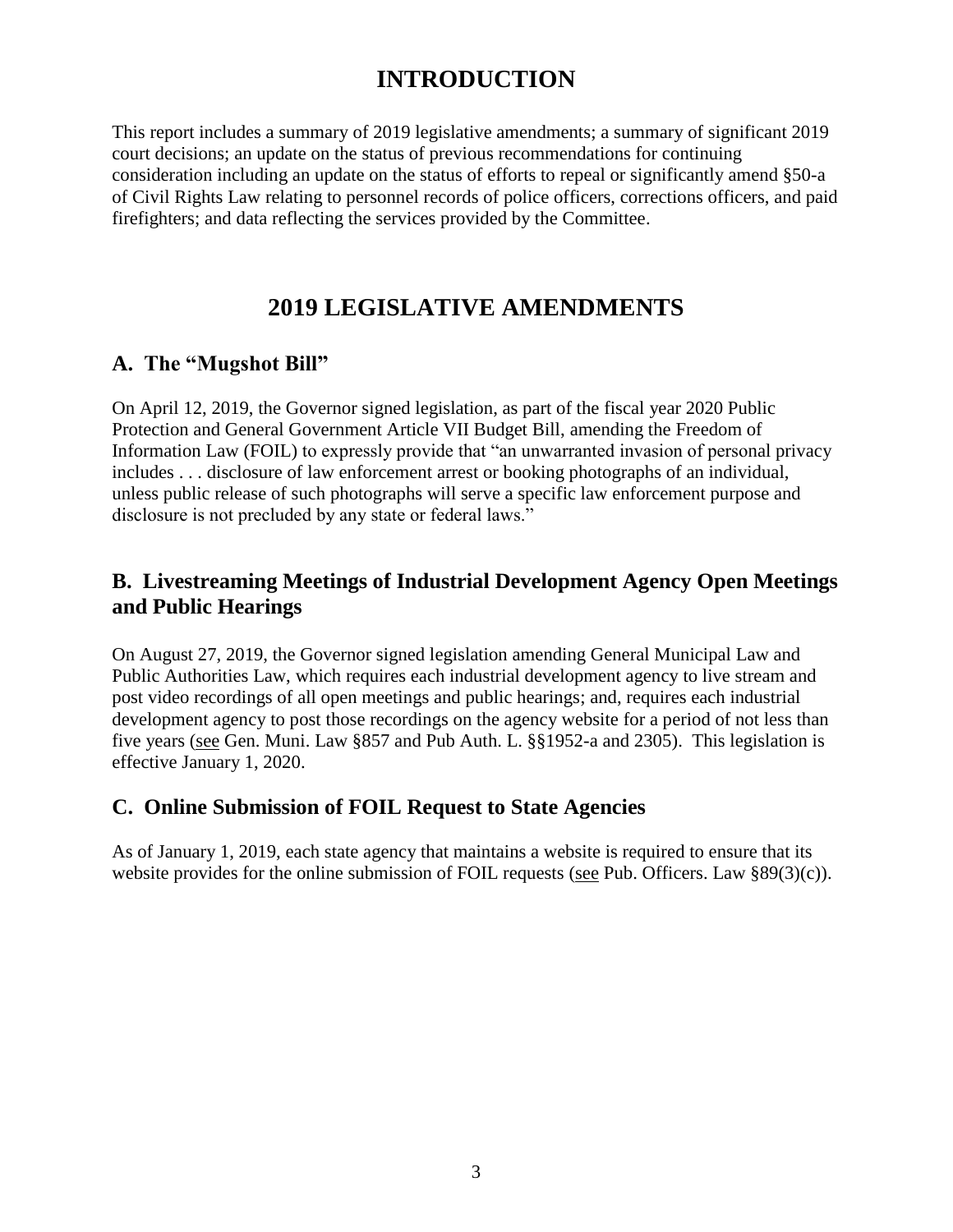## **2019 Court Decisions of Note**

• Kosmider v. Whitney, 34 NY3d 48 (2019), reargument denied, 33 NY3d 1134 (2019)

The Court of Appeals held that Election Law §3-222(2), which prohibits examination of "voted ballots" absent court order or legislative committee direction during the first two years following an election, precluded county board of supervisors from granting a FOIL request for disclosure of electronic copies of ballots. The Court held that, under the plain text of the election law, during the relevant time frame, electronic ballot copies were no less protected from disclosure than underlying paper ballots cast at the polls; and since the FOIL requester had not obtained a court order or direction from the relevant legislative committee for access, the ballot images were "specifically exempted from disclosure by state or federal statute" within meaning of FOIL exemption.

• Matter of Luongo v. Records Access Appeals Officer, 168 AD3d 504 (1st Dept 2019)

At issue was a FOIL request for New York City Police Department (NYPD) "personnel orders" which contain summaries of employment updates for both officers and civilian employees of the NYPD, including transfers, promotions, retirements, and disciplinary dispositions. The First Department held that the personnel orders contained information used to evaluate officers' performance including factual details regarding misconduct allegations and punishments imposed. The First Department held that the orders were "material ripe for degrading, embarrassing, harassing or impeaching the integrity of [the] officer[s]" and were, therefore, exempt from disclosure under Civil Rights Law §50-a (internal quotations and citations omitted).

• Matter of Patrolmen's Benevolent Ass'n of City of New York v. De Blasio, 171 AD3d 636 (1st Dept 2019)

The First Department held that the body-worn camera footage at issue was not a personnel record covered by the confidentiality and disclosure requirements of Civil Rights Law §50-a. The Court noted that the body-worn camera program's key objectives not only included performance evaluation purposes, but also included transparency, accountability, and public trust-building. The Court further found that the subject body-worn camera footage had not been used in connection with any pending disciplinary charges or promotional processes, and; as such, Civil Rights Law §50-a was not implicated. Instead, the Court equated the footage to arrest or stop records, stating that "to hold otherwise would defeat the purpose of the body-worn camera program to promote increased transparency and public accountability."

• Prisoners' Legal Servs. of New York v. New York State Dept. of Corrections and Community Supervision, 173 AD3d 8 (3d Dept 2019)

The Third Department held that unusual incident reports, use of force reports, and inmate misbehavior reports generated in a correctional facility setting did not qualify as "personnel records" within the meaning of Civil Rights Law §50-a. The Court found that, even if these reports could sometimes be probative of a correction officer's job performance, they served a mix use, notably to document facility occurrences, analyze trends, and review overall quality control.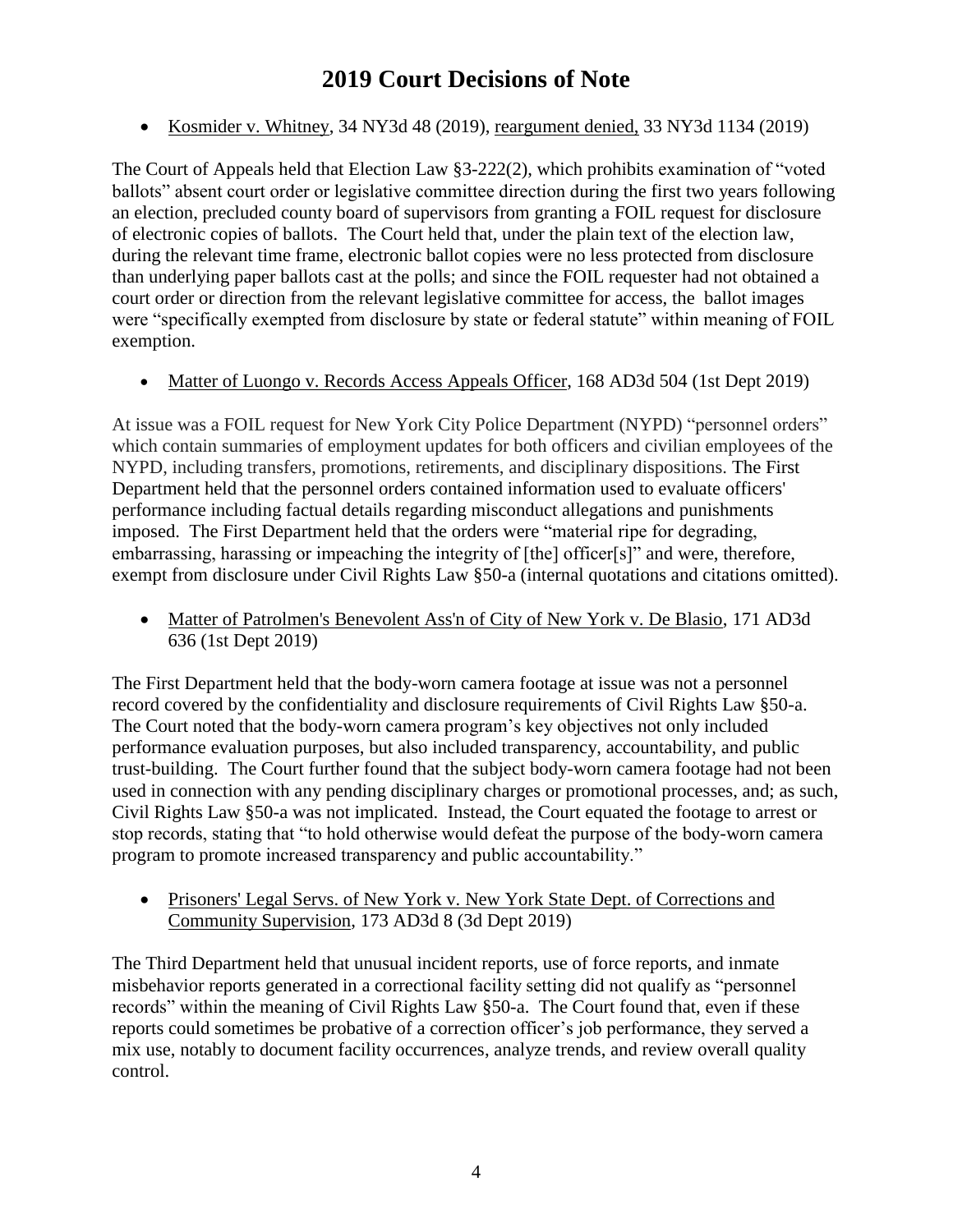## **PREVIOUS RECOMMENDATIONS FOR CONTINUING CONSIDERATION**

The following recommendations have been offered in earlier reports. The Committee believes that they continue to have merit and should be considered seriously by the Governor and Legislature.

## **A. Civil Rights Law §50-a**

In 2019, Civil Rights Law §50-a continued to be one of the highest profile access to records issues in New York State. Section 50-a states that "[a]ll personnel records used to evaluate performance toward continued employment or promotion" of police officers, corrections officers, and paid firefighters, "shall be considered confidential and not subject to inspection or review without the express written consent" of the employee or as "mandated by lawful court order."

A review of its legislative history indicates that §50-a was enacted in 1976 with a narrow purpose - to prevent criminal defense lawyers from reviewing police personnel folders in search of unproven or irrelevant information to use in cross examination of police witnesses. The problem is that over time this narrow exception was expanded by the courts to allow police departments to withhold from the public virtually any record that contains any information that could conceivably be used to evaluate the performance of a police officer. Section 50-a is now being used to prevent meaningful public oversight of law enforcement agencies. Its repeal or revision is long overdue.

#### *Court Decisions*

In December 2018, the Court of Appeals affirmed an Appellate Division decision that held that if a record constitutes a "personnel record" as described in §50-a, an agency cannot be compelled to disclose redacted records as Public Officers Law §87(2)(a) does not authorize release of redacted records where those records are exempt from disclosure by state or federal statute. Matter of New York Civil Liberties Union v. New York City Police Department, 32 NY3d 556 (2018)

While that Court of Appeals decision affirmed its prior holdings that records which are exempted by state or federal statute are not subject to release in a redacted form, the First and Third Departments clarified what types of records can be considered "personnel records" for purposes of §50-a privacy protection. The First Department found that "given its nature and use, the body-worn camera footage at issue is not a personnel record covered by the confidentiality and disclosure requirements of section 50-a" (see Patrolmen's Benevolent Assoc. of City of New York v DeBlasio, 171 AD3d at 637-8, supra. In Prisoners' Legal Servs. of New York v. New York State Department of Corrections & Community Supervision, the Third Department opined that given their mixed-use nature, unusual incident reports, use of force reports and inmate misbehavior reports generated in correctional facilities were not "personnel records" within the meaning of Civil Rights Law §50-a (173 AD3d 13-14, supra).

2019 also included the following events and reports centered on §50-a or police disciplinary matters.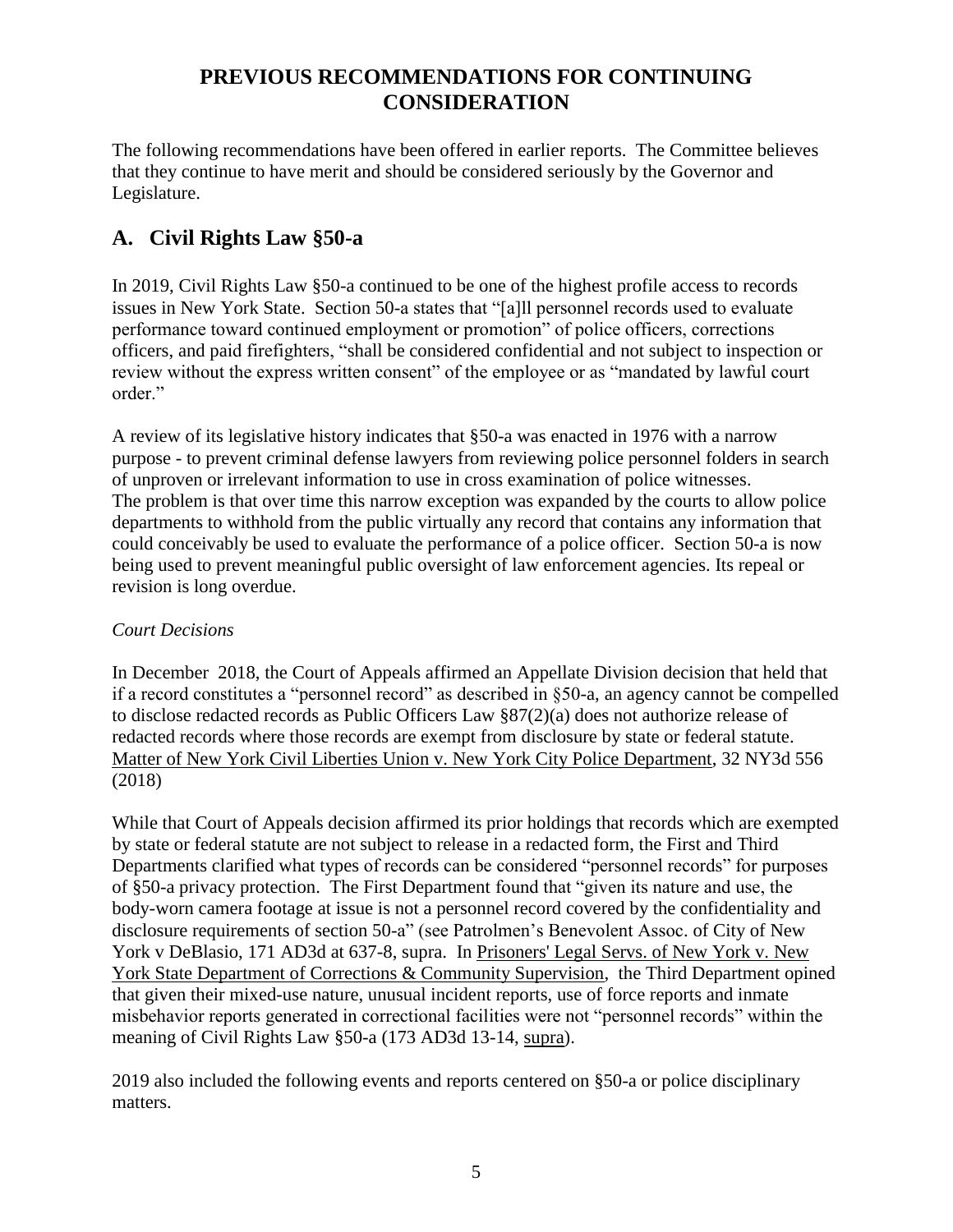#### *NYSBA Task Force*

In April 2018, the New York City Bar Association Civil Rights and Criminal Courts Committees joined nearly 30 organizations, including the New York Civil Liberties Union and the Legal Aid Society, in support of a bill, A.3333, that would repeal §50-a. To evaluate the City Bar's report, the New York State Bar Association (NYSBA) designated a "Working Group on Civil Rights Law §50-a." In January 2019, the Working Group submitted a recommendation to NYSBA's Executive Committee, calling for a substantial amendment of the statute. In February, the Executive Committee approved the recommendation of the Working Group to limit the application of §50-a to unsubstantiated complaints or unsubstantiated allegations of misconduct.

#### *The Report of the Independent Panel on the Disciplinary System of the New York City Police Department*

In June of 2018, New York City Police Commissioner James P. O'Neill appointed an Independent Panel to conduct a review of the internal disciplinary system of the New York City Police Department (NYPD) and to propose recommendations to improve it. In January of 2019, the Panel issued its report which included recommendations that 1) the NYPD support efforts to amend §50-a to increase transparency and enhance accountability and 2) the NYPD must guard against unwarranted expansion of the scope of §50-a. The report stated in conclusion, in part:

"When an officer uses excessive force, engages in an unjustified stop and frisk, is disrespectful to a citizen, shades the truth in court, or otherwise abuses his or her authority, the entire Department is tainted and diminished. When that happens the Commissioner must hold the officer strictly accountable. Just as importantly, the Commissioner must be transparent with the public to demonstrate that the Department's disciplinary system is effective and fair—that discipline is handed out consistently and without favor."<https://www.independentpanelreportnypd.net/index.html>

#### *NYS Senate Codes Committee Hearings*

In October 2019, The Senate Standing Committee on Codes held public hearings in New York City and Albany on bill S3695, legislation sponsored by Senator Jamaal Bailey to repeal §50-a. (Assemblymember Daniel O'Donnell also sponsored a "Same As" bill in the Assembly - A2513).

Those providing testimony included:

Family Members: Gwen Car, Mother of Eric Garner; Valerie Bell, Mother of Sean Bell; Constance Malcolm, Mother of Ramarley Graham; Victoria Davis, Sister of Delrawn Small

Law Enforcement: Oleg Chernyavsky, NYPD; Rev. Fred Davie, NYC CCRB; Elias Husamudeen, Correction Officers' Benevolent Association; Pat Saunders, Suffolk County PBA; Richard Wells, Police Conference of New York; Michael O'Meara, NYS Association of PBAs; Daniel F. Sisto, Retired NYSP/NSPIA Rep.;

Social Justice Organizations: Michael Sisitzky, NYCLU; Alvin Bragg, New York Law School Racial Justice Project; Rachel Bloom, Citizen's Union; Joo-Hyun Kang and Carolyn Martinez-Class, Communities United for Police Reform; Quadira Coles, Girls for Gender Equality; Loyda Colon, Justice Committee; Monifa Bandele, Moms Rising;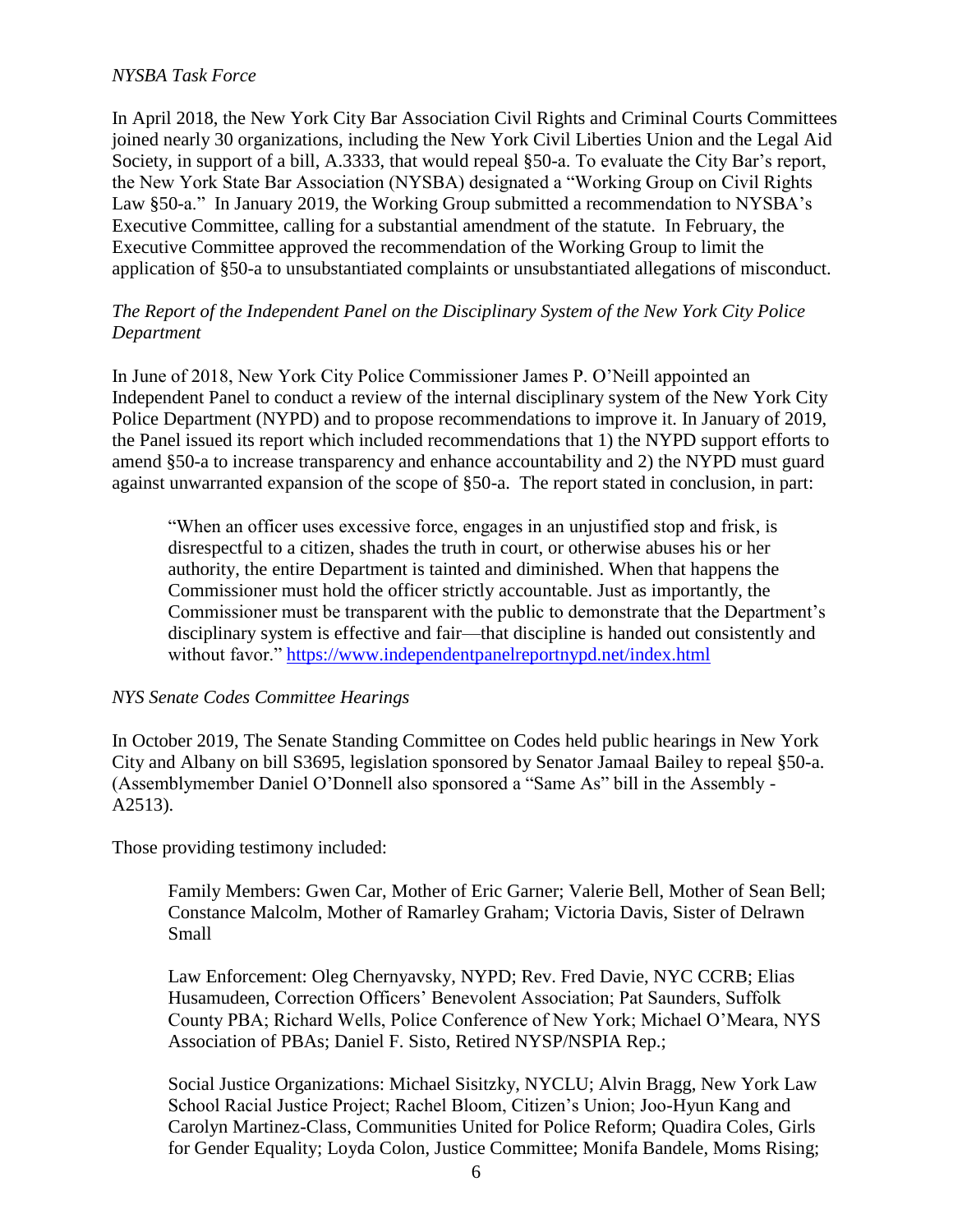Isaiah Quinones, Make the Road; Lupe Aguirre, Center for Constitutional Rights; L Joy Williams, Brooklyn NAACP; Callie Jayne, Rise Up Kingston; Clyanna Lightbourn, Citizen Action of New York; Lurie Favors, Center for Law & Social Justice; Rev. Kevin McCall, Crisis Action Center; Kirsten John Foy, Arc of Justice

Media: David McCraw, Sr. VP and Deputy General Counsel, New York Times Co.; Diane Kennedy, New York News Publishers Association; Diego Ibarguen, Hearst Corporation

Public Defender Organizations: Karen Thompson, New York State Association of Criminal Defense Lawyers; Molly Giffard, NYC Legal Aid Society; Cynthia Conti-Cook, NYC Legal Aid Society; Oded Oren, Bronx Defenders; Jaqueline Renee Curuana, Brooklyn Defender Services; Kevin Stadelmaier, Legal Aid Bureau of Buffalo; Katurah Topps, NAACP Legal Defense Fund;

Jumaane D. Williams, NYC Public Advocate

Gabrielle Seay, Political Director at 1199SEIU United Healthcare Workers East

Franklin H. Stone, Chair, Committee on Open Government

#### *Other Legislative Options*

In addition to Senator Bailey's bill, Senator Kevin Parker has sponsored two bills, S4214 and S4215, that would amend §50-a instead of repealing it. S4214 would allow disclosure under certain limited circumstances ("if those records relate to an officer who was involved in a police shooting or police misconduct…"). S4215 would amend the statute to limit its application to "personnel records created and used solely to evaluate performance…"

#### *Media Coverage*

As in past years, the media has raised significant concerns with the application of §50-a through articles and editorials on the subject:

Editorial. (Nov. 2, 2019) "A cover for police misconduct." *The Buffalo News.* [\(https://buffalonews.com/2019/11/02/editorial-a-cover-for-police-misconduct/\)](https://buffalonews.com/2019/11/02/editorial-a-cover-for-police-misconduct/)

Tarinelli, R. (Oct. 24, 2019) "NYPD supports changes to disciplinary records law." *Associated Press.* [\(https://apnews.com/f6c1e71860b04531a46858ff3e123b82\)](https://apnews.com/f6c1e71860b04531a46858ff3e123b82)

Lyons, B. (Oct. 24, 2019) "Legislative hearing focuses on access to internal police records." *Albany Times Union.* [\(https://www.timesunion.com/news/article/Legislative](https://www.timesunion.com/news/article/Legislative-hearing-focuses-on-access-to-internal-14559935.php)[hearing-focuses-on-access-to-internal-14559935.php\)](https://www.timesunion.com/news/article/Legislative-hearing-focuses-on-access-to-internal-14559935.php)

Merlino, V. (Oct. 17, 2019) "Tensions flare at hearing over the law that shields police records from public view." *The Brooklyn Eagle*. <https://brooklyneagle.com/articles/2019/10/17/50-a-state-senate-hearing/>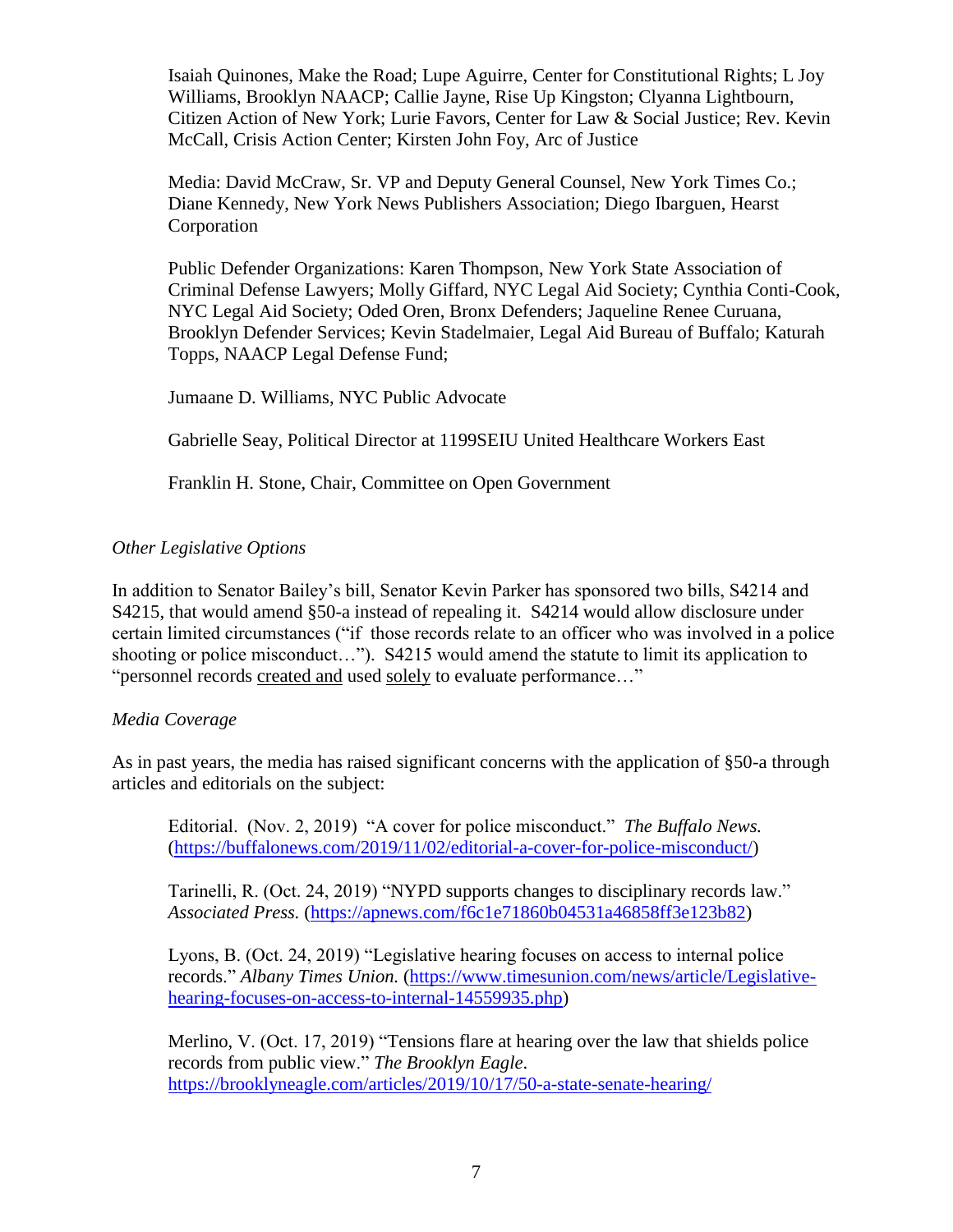Lyons, B. (July 5, 2019) "Law shielding police misconduct records stymies prosecutors." *Albany Times Union*. [\(https://www.timesunion.com/news/article/Law-shielding-police](https://www.timesunion.com/news/article/Law-shielding-police-misconduct-records-stymies-14069805.php)[misconduct-records-stymies-14069805.php\)](https://www.timesunion.com/news/article/Law-shielding-police-misconduct-records-stymies-14069805.php)

Editorial. (June 12, 2019) "Chokeholds and police abuse, kept from the public." *The New York Times*. [\(https://www.nytimes.com/2019/06/12/opinion/police-brutality-discipline](https://www.nytimes.com/2019/06/12/opinion/police-brutality-discipline-eric-garner.html)[eric-garner.html\)](https://www.nytimes.com/2019/06/12/opinion/police-brutality-discipline-eric-garner.html)

Lyons, B. (June 12, 2019) "Police reform uncertain as Legislature hits final week of session." *Albany Times Union*. [\(https://www.timesunion.com/news/article/Police-reform](https://www.timesunion.com/news/article/Police-reform-uncertain-as-Legislature-hits-final-13971693.php)[uncertain-as-Legislature-hits-final-13971693.php\)](https://www.timesunion.com/news/article/Police-reform-uncertain-as-Legislature-hits-final-13971693.php)

Conti-Cook, C. (Winter 2019) "A new balance: Weighing harms of hiding police misconduct information from the public." *City University of New York Law Review*. Issue 22, Volume 1

Lovett, K. (Dec. 24, 2018) "Relatives of those who died at hands of police push for repeal of NYS law shielding release of cop disciplinary records. *The Daily News*. [\(https://www.nydailynews.com/news/politics/ny-pol-50a-police-discipline-diallo-bell](https://www.nydailynews.com/news/politics/ny-pol-50a-police-discipline-diallo-bell-garner-carr-20181223-story.html)[garner-carr-20181223-story.html\)](https://www.nydailynews.com/news/politics/ny-pol-50a-police-discipline-diallo-bell-garner-carr-20181223-story.html)

Silberstein, R. (Dec. 24, 2018) "Advocates push for repeal of 50-a ahead of session. *Albany Times Unions*. [\(https://www.timesunion.com/news/article/NYS-50-a-](https://www.timesunion.com/news/article/NYS-50-a-13488713.php)[13488713.php\)](https://www.timesunion.com/news/article/NYS-50-a-13488713.php)

The Committee continues to agree that §50-a is ripe for reconsideration by the Governor and the State legislature.

#### **B. Proactive Disclosure**

One of the complaints most frequently received by the Committee relates to the unavailability of records on an agency's or public body's website. Since FOIL was first enacted, advances in technology have enhanced the ability to gain access to and widely disseminate public information. The Committee continues to support agency efforts toward proactive disclosure as an efficient means of promoting FOIL, which serves as an effective method of providing public access quickly and easily.

Senator Skoufis and Assemblymember Buchwald introduced bills which would require agencies and the houses of the state legislature to proactively publish on their websites "records or portions of records that are available to the public pursuant to [FOIL], and which, in consideration of their nature, content or subject matter, are determined by the agency to be of substantial interest to the public." (S1630-B/A0121-A)The proposed legislation would impose these requirements only when the agency "has the ability to do so" and also states that "[g]uidance on creating records in accessible formats and ensuring their continuing accessibility shall be available from the office for technology and state archives."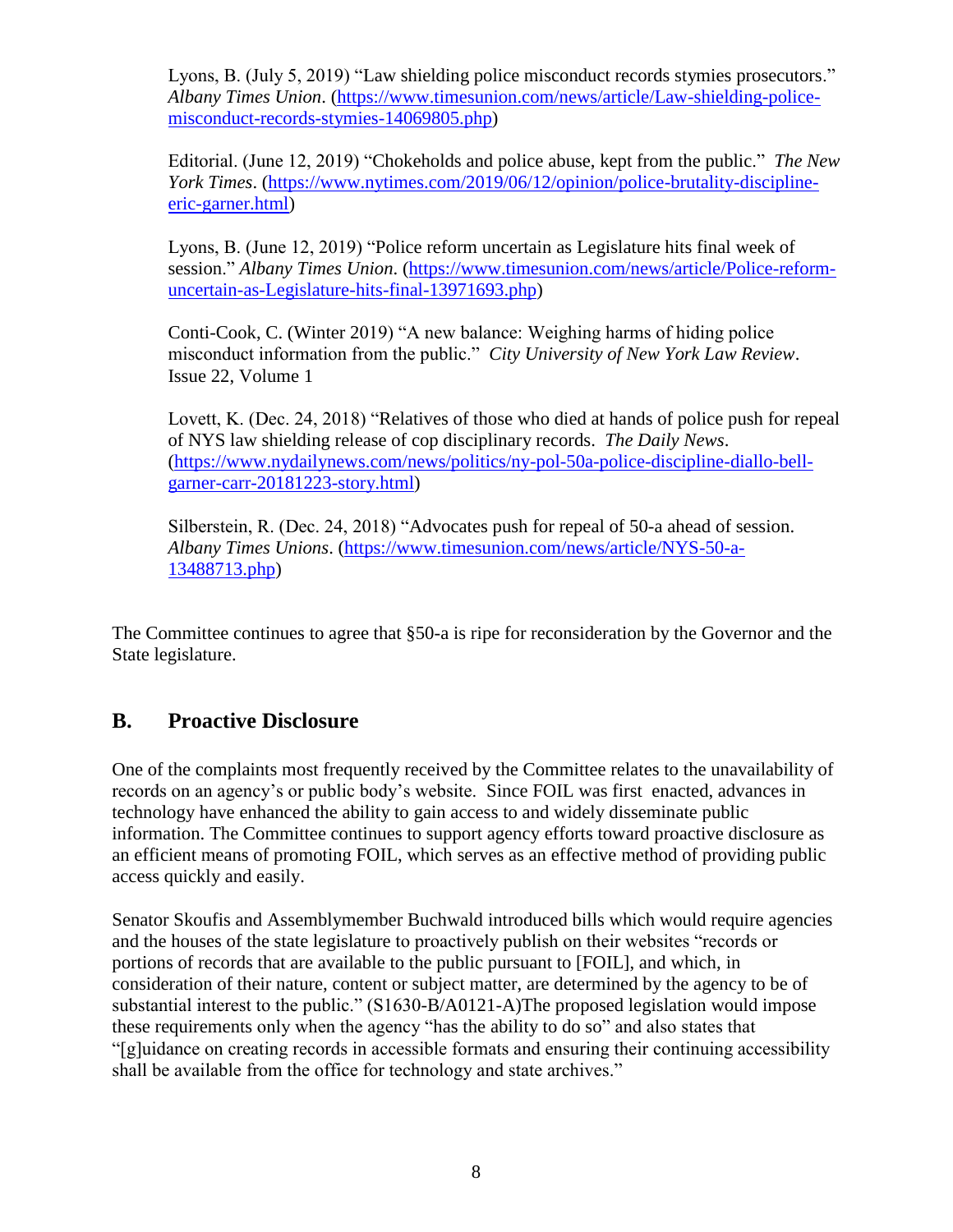## **C. The Reasonable Use of Cameras in Courtrooms**

While several judges have determined that the statutory ban on the use of cameras is unconstitutional, legislation remains necessary to ensure that court proceedings are meaningfully open to the public. The Committee reaffirms its support for the concept, subject to reasonable restrictions considerate to the needs of witnesses.

As former Chief Judge Lippman expressed, "[t]he public has a right to observe the critical work that our courts do each and every day to see how our laws are being interpreted, how our rights are being adjudicated and how criminals are being punished, as well as how our taxpayer dollars are being spent."

A bill proposed in the Senate and Assembly and referred to the Judiciary Committee (S5039/ A4216) would allow the Chief Judge of the Court of Appeals or his or her designee to authorize an experimental program in which presiding trial judges, in their discretion, would permit audiovisual coverage of civil and criminal court proceedings, including trials.

## **D. Government Created Entities Should Be Subject to FOIL**

An entity created by a government agency or a subsidiary or affiliate of a government agency is, in reality, an extension of the government. The records of such an entity should fall within the coverage of FOIL.

FOIL applies to agency records. To ensure that the records of entities created by government are subject to FOIL, the definition of "agency" in FOIL §86(3) should be amended to mean:

"any state or municipal department, board, bureau, division, commission, committee, public authority, public corporation, council, office or other governmental entity performing a governmental or proprietary function for the state or any one or more municipalities thereof, as well as entities created by an agency or that are governed by a board of directors or similar body a majority of which is designated by one or more state or local government officials, except the judiciary or the state legislature."

While profit or not-for-profit corporations would not in most instances be subject to FOIL because they are not governmental entities, there are several judicial determinations in which it was held that certain not-for-profit corporations, due to their functions and the nature of their relationship with government, are "agencies" that fall within the scope of FOIL. (see e.g., Buffalo News v Buffalo Enterprise Development Corp., 84 NY 2d 488 (1994); Hearst Corporation v Research Foundation of the State of New York, 24 Misc. 3d 611 (2012)).

We emphasize that the receipt of government funding or entering into contractual relationships with a government agency would not transform a private entity into a government agency. Rather, the Committee's proposal is limited to those entities which, despite their corporate status, are subsidiaries or affiliates of a government agency.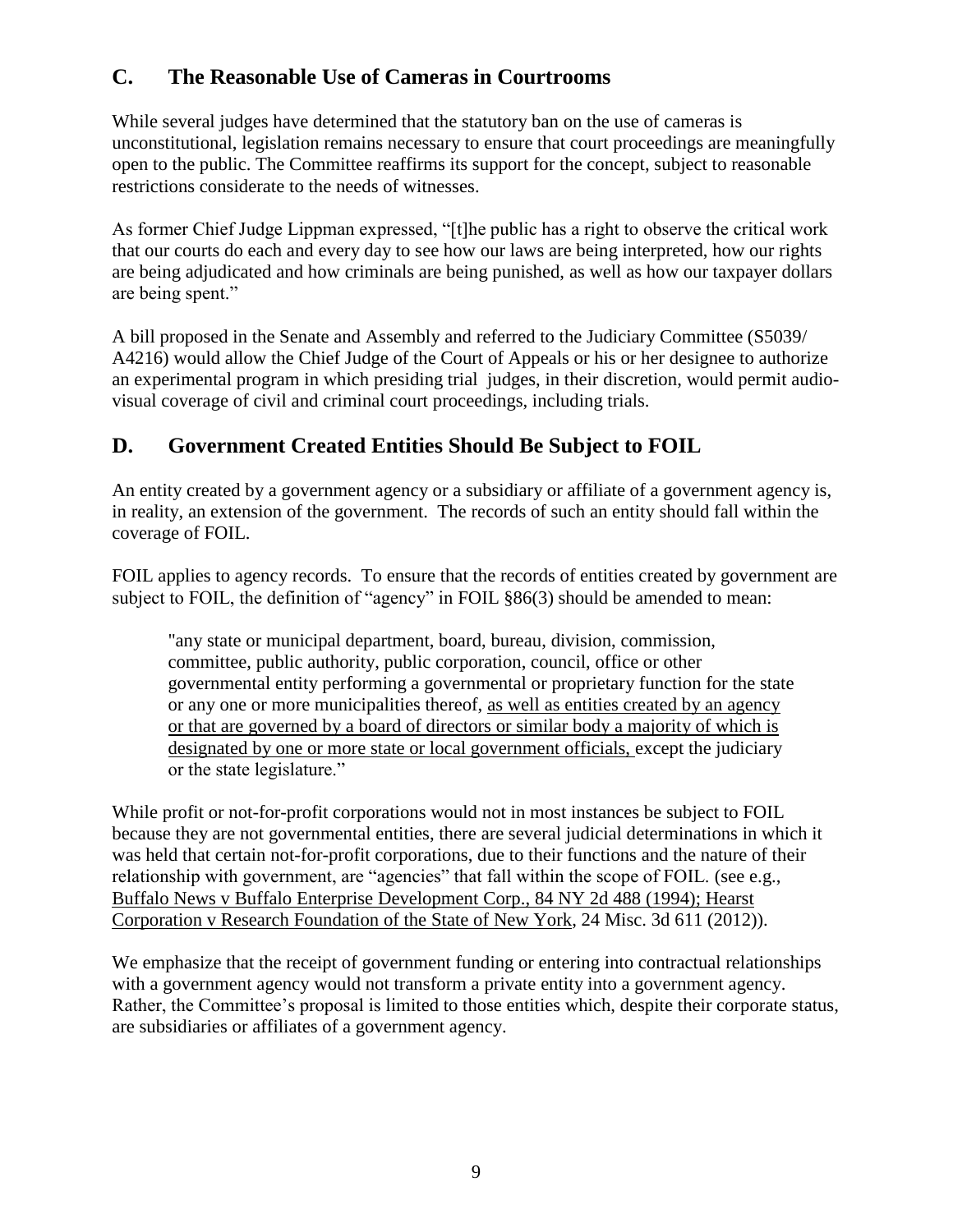#### **E. Bring JCOPE within the coverage of FOIL and the Open Meetings Law**

Currently, the Joint Committee on Public Ethics (JCOPE) is exempt from FOIL and the OML. JCOPE and its predecessor, the Commission on Public Integrity, were created to offer guidance and opinions to public officers and employees concerning ethics and conflicts of interest, and to investigate possible breaches of law relating to statutes that contain standards concerning ethical conduct. In addition, elected state officials and policy making employees are required to submit detailed financial disclosure statements to JCOPE.

Every municipal ethics body is required to comply with FOIL and the OML, and those laws do not create a hindrance regarding their operation. On the contrary, the exceptions to rights of access provide those bodies with the flexibility necessary to function effectively. Moreover, the balance inherent in those laws serves to enhance the public's confidence in government.

As the Committee has recommended since at least 2014, an area of particular criticism that should be corrected involves a basic element of government accountability: knowing how our government officials vote on issues. A requirement of FOIL since its enactment in 1974, FOIL  $\S 87(3)(a)$ , is an obligation that agencies maintain records indicating the manner in which its members cast their votes. Here, the absence of accountability of that nature breeds mistrust and clearly warrants the change that we seek.

This past year, the Senate and Assembly introduced a bill (S0594/A1282) proposing a Constitutional Amendment to replace JCOPE and the Legislative Ethics Commission with a single, independent, enforcement agency (similar to the Commission on Judicial Conduct established in Article VI of the State Constitution) to deter corruption in the legislative and executive branches of state government. Under this bill, the agency would be subject to FOIL and OML.

#### **F. Clarifying Amendments**

In 2019, Senator Harckham and Assemblymember Buchwald introduced bills (S6608A/A0119A) that would address some of the technical concerns the Committee has raised relating to compliance with FOIL. The following proposed amendments reflect an effort to clarify existing provisions in FOIL.

- 1. There are two provisions of FOIL that state that an unwarranted invasion of personal privacy includes the disclosure of a list of names and addresses if a list would be used for solicitation or fund-raising purposes. Because the language involves personal privacy, the Committee has long advised that the ability to deny access pertains to a list of natural persons and their residential addresses. The exception does not apply to a list of vendors or others engaged in a business or professional activity.
- 2. Section 89(3)(a) of FOIL states, in part, "Nothing in this article shall be construed to require any entity to prepare any record not possessed or maintained by such entity…" The term "prepare" should be replaced by "create." The principle is that FOIL pertains to existing records and does not require that an agency create new records to respond to a request. The term "prepare" has been interpreted far more broadly than intended. For example, some agencies have considered the conversion of a record from one format to another or the process of redaction to be included in the "preparation" of a record. The use of the term "create" more accurately reflects the intent of the statute.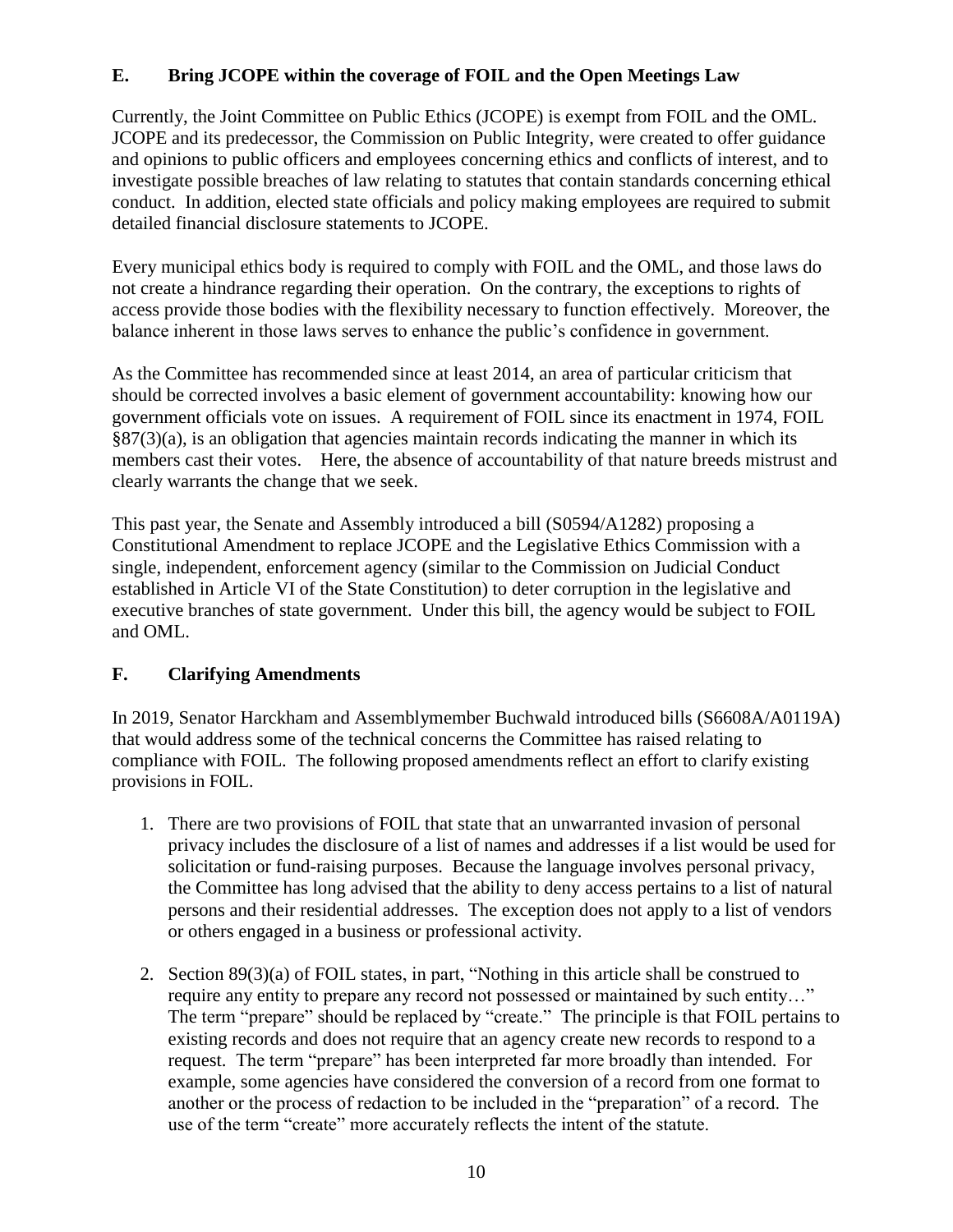3. The bill clarifies the time in which an agency is required to respond to FOIL request. A portion of §89(3)(a) would be amended to read:

If [**an agency determines to grant a request in whole or in part, and if**] circumstances prevent **an agency from notifying the person requesting the record or records of the agency's determination regarding the rights of access and** disclosure to the person requesting the record or records within twenty business days from the date of the acknowledgement of the receipt of the request, the agency shall state, in writing, both the reason for the inability to [**grant the request**] **do so** within twenty business days and a date certain within a reasonable period, depending on the circumstances, when [**the request will be granted in whole or in part**] **a determination regarding disclosure will be rendered**.

#### **G. Clarify Civil Rights Law §50-b to Protect Privacy of Victims of Sex Offenses, Not that of Defendants**

Section 50-b of the Civil Rights Law states that a record that identifies or tends to identify the victims of sex offenses cannot be disclosed, even if redactions would preclude identification of a victim.

Subdivision (1) of that statute provides that:

"The identity of any victim of a sex offense, as defined in article one hundred thirty or section 255.25, 255.26 or 255.27 of the penal law, or an offense involving the alleged transmission of the human immunodeficiency virus, shall be confidential. No report, paper, picture, photograph, court file or other documents, in the custody or possession of any public officer or employee, which identifies such a victim shall be made available for public inspection. No public officer or employee shall disclose any portion of any police report, court file, or other document, which tends to identify such a victim except as provided in subdivision two of this section."

Due to the breadth and vagueness of the language quoted above, public officials have been reluctant to disclose any information concerning sex offenses for fear of the consequence set forth §50-c of Civil Rights Law discussed below. The Committee recommends that the second sentence of §50-b be amended to state that:

"No portion of any report, paper …. which identifies such a victim shall be available for public inspection."

Section 50-c of the Civil Rights Law states that:

"Private right of action. If the identity of the victim of a sex offense defined in subdivision one of section fifty-b of this article is disclosed in violation of such section, any person injured by such disclosure may bring an action to recover damages suffered by reason of such wrongful disclosure. In any action brought under this section, the court may award reasonable attorney's fees to a prevailing plaintiff."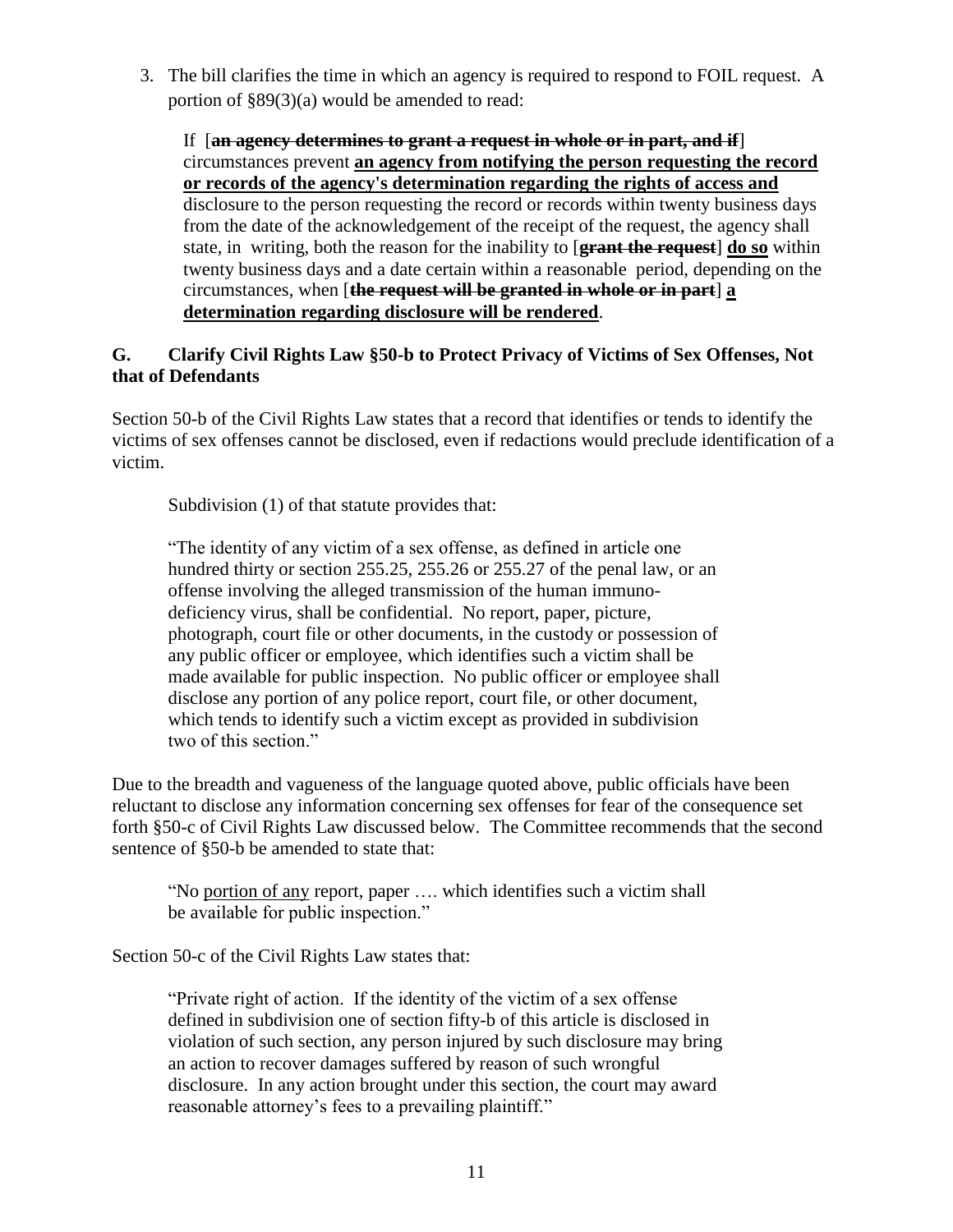This section refers to any disclosure made in violation of §50-b, whether the disclosure is intentional or inadvertent, or made after the victim's identity has been disclosed by other means. There should be standards that specify the circumstances under which a disclosure permits the initiation of litigation to recover damages, and we recommend that §50-c be amended as follows:

"Private right of action. If the identity of the victim of an offense is disclosed in violation of section fifty-b of this article and has not otherwise been publicly disclosed, such victim [any person injured by such disclosure] may bring an action to recover damages suffered by reason of such wrongful disclosure. In any action brought under this section, the court may award reasonable attorney's fees to a prevailing plaintiff."

In 2019, Senator Lanza introduced a bill (S0413/No Same As) to amend §§50-b and 50-c consistent with the above proposals. In addition, Senator Skoufis' and Assemblymember Englebright introduced bills (S5496/A3939) which would amend §50-b as proposed by the Committee. S5496/A3939 was passed by both houses of the legislature, but as of the writing of this report, had yet to be delivered to the Governor for his signature.

#### **H. Disclose or Withhold E911 Records Pursuant to FOIL**

Records of 911 calls are, in most instances, confidential, even when it is in the public's interest to disclose, when there is no valid basis for denying access, or when the caller wishes to access the record of his/her own words.

E911 is the term used to describe an "enhanced" 911 emergency system. Using that system, the recipient of the emergency call has the ability to know the phone number used to make the call and the location from which the call was made. Section 308(4) of County Law prohibits the disclosure of records of E911 calls. The law states:

"Records, in whatever form they may be kept, of calls made to a municipality's E911 system shall not be made available to or obtained by any entity or person, other than that municipality's public safety agency, another government agency or body, or a private entity or a person providing medical, ambulance or other emergency services, and shall not be utilized for any commercial purpose other than the provision of emergency services."

The Committee recommends that §308(4) of the County Law be repealed. By bringing records of 911 calls within the coverage of FOIL, they can be made available by law enforcement officials when disclosure would enhance their functions, to the individuals who made the calls, and to the public in instances in which there is no valid basis for denying access. When there are good reasons for denying access, to prevent unwarranted invasions of personal privacy, to protect victims of or witnesses to crimes, to preclude interference with a law enforcement investigation, FOIL clearly provides grounds for withholding the records.

A proposal to repeal County Law §308(4) was introduced by Senator Hoylman and Assemblymember Abinanti (S1097 /A1579) in 2019 and referred to the Assembly Local Governments Committee. A proposal to repeal was also included in the Governor's 2019 Budget bill, however, it was not included in the version of the Budget that passed the Legislature and was signed by the Governor.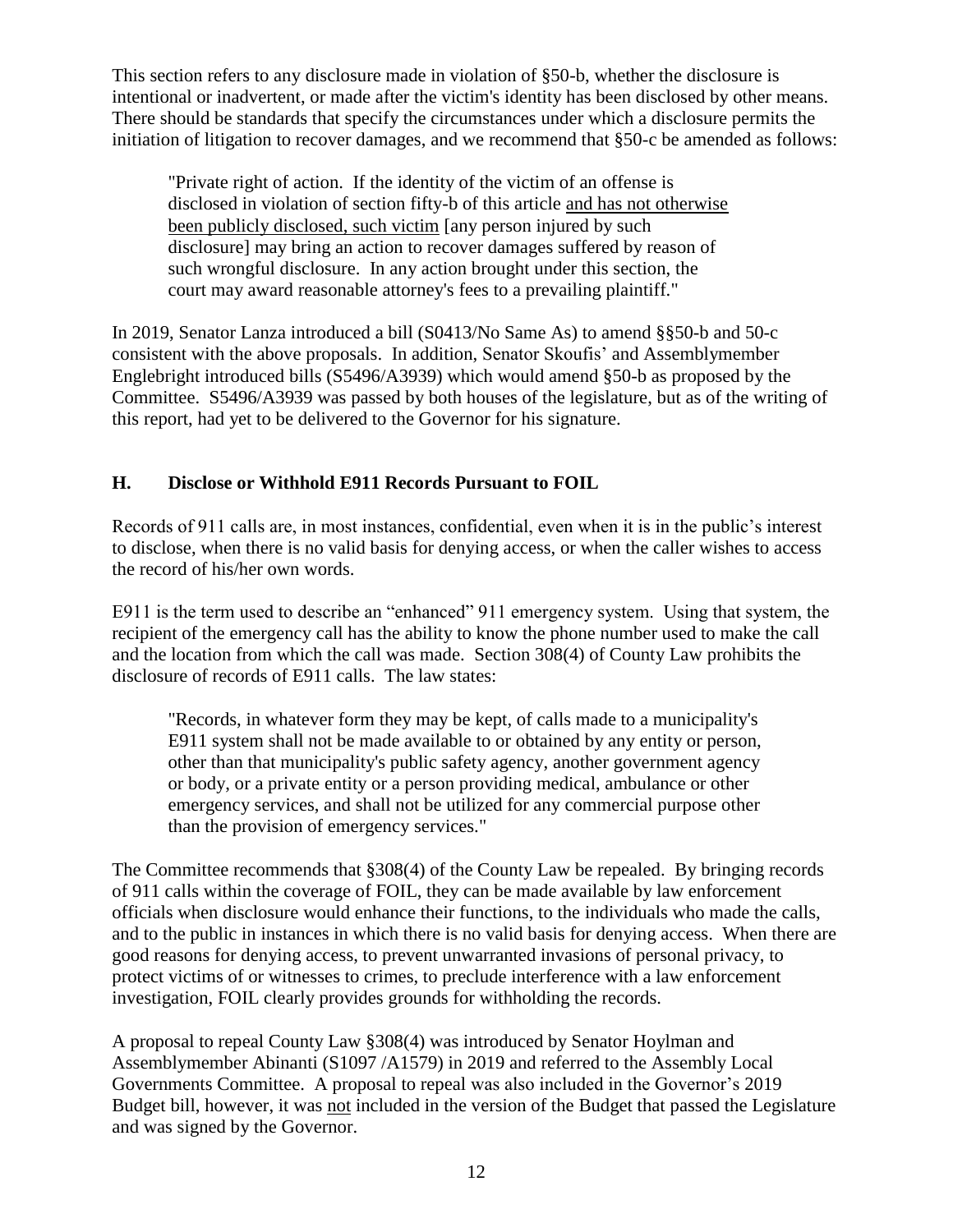County Law does not apply to New York City, which has for years granted or denied access to records of 911 calls as appropriate pursuant to FOIL.

#### **I. Amend FOIL to Create a Presumption of Access to Records of the State Legislature**

To promote accountability, transparency, and trust, the Committee urges that FOIL be amended to require the State Legislature to meet standards of accountability and disclosure in a manner analogous to those maintained by state and local agencies.

Legislators have expressed concern that expanding the scope of FOIL would require disclosure of communications from constituents that relate to intimate or personal details of the constituent's life. It is our opinion that the Legislature would have authority to withhold such communications on the ground that disclosure would constitute an unwarranted invasion of personal privacy. To confirm the existence of protection of those records, §89(2)(b), which includes a series of examples of unwarranted invasions of personal privacy, could be amended to include reference to communications of a personal nature between legislators and their constituents.

The bill introduced in the Senate and the Assembly proposing a constitutional amendment to replace JCOPE also proposed making the State Legislature subject to FOIL in same manner as the executive branch. Senator Krueger also introduced a bill in 2019 which would do the same. (S3940)

#### **J. Dealing with Lawsuits by Commercial Entities to Block Disclosure**

FOIL includes unique provisions concerning the treatment of records required to be submitted to a state agency by a commercial enterprise pursuant to law or regulation. They are intended to provide a procedural framework for consideration of the so-called "trade secret" exception to rights of access.

Section  $87(2)(d)$  of FOIL permits an agency to withhold records to the extent that they:

"are trade secrets or are submitted to an agency by a commercial enterprise or derived from information obtained from a commercial enterprise and which if disclosed would cause substantial injury to the competitive position of the subject enterprise..."

Under §89(5) of FOIL, a commercial enterprise that is required to submit records to a state agency may, at the time of submission, identify those portions of the records that it believes would fall within the scope of the exception. If the agency accepts the commercial enterprise's contention, those aspects of the records are kept confidential. If and when a request for the records is made under FOIL, the agency is obliged to contact the enterprise to indicate that a request has been made and to enable the enterprise to explain why it continues to believe that disclosure would cause substantial injury to its competitive position. If the agency agrees with the enterprise's claim, the person requesting the records has the right to appeal the denial of access. If the determination to deny access is sustained, the applicant for the records may seek judicial review, in which case the agency bears the burden of proof. However, if the agency does not agree that disclosure would cause substantial injury to the enterprise's competitive position, the enterprise may appeal. If that appeal is denied, the firm has fifteen days to initiate a judicial proceeding to block disclosure. In such a case, the firm has the burden of proof.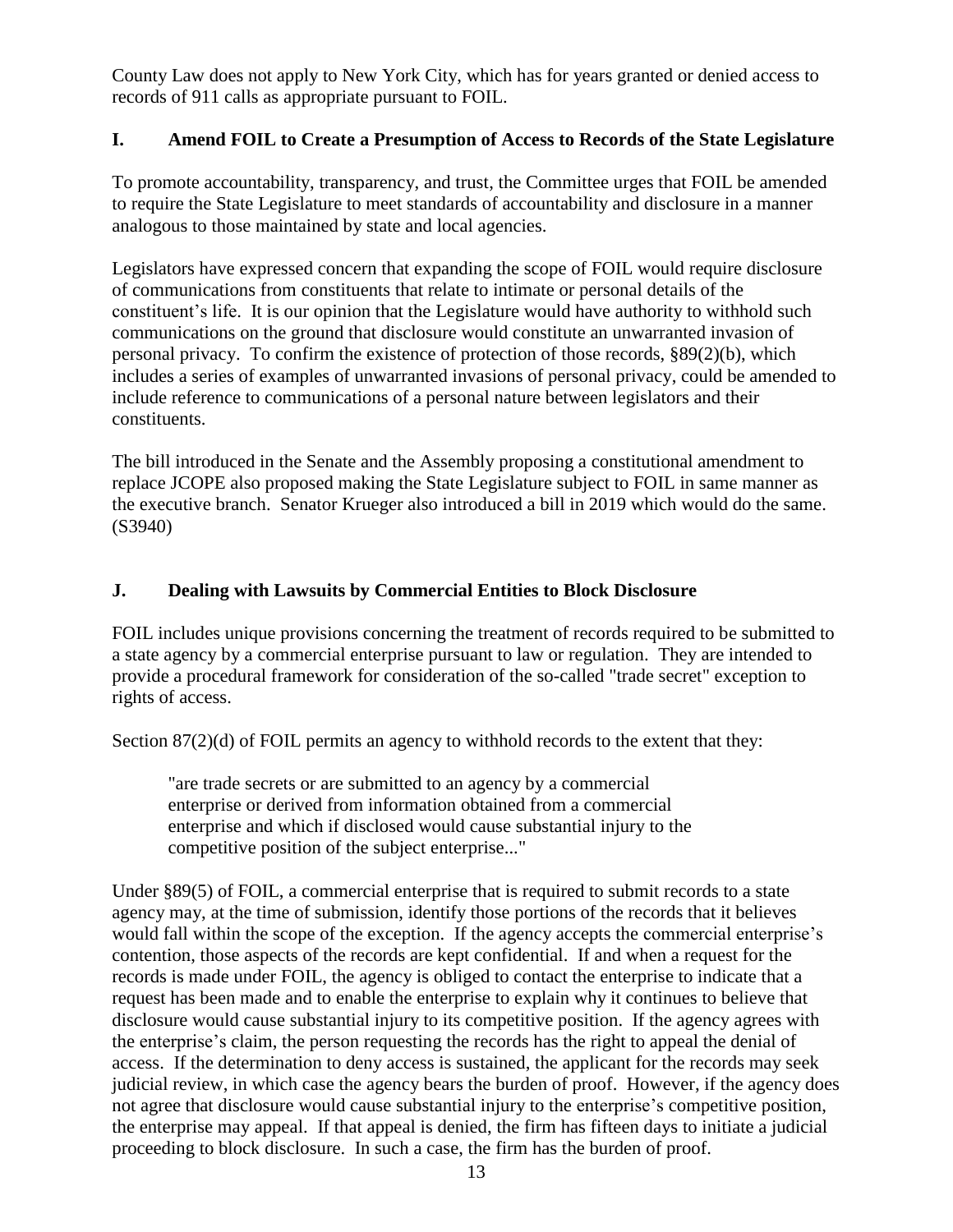Because the commercial enterprise has the right to initiate a judicial proceeding to block disclosure, the result is often a delay in disclosure. Senator Skoufis and Assemblymember Paulin introduced the following bill (S4685A/A114A) this past legislative session in an effort to expedite the process:

Section 1. Paragraph (d) of subdivision 5 of section 89 of the public officers law, as amended by chapter 339 of the laws of 2004, is amended to read as follows:

(d) (i) A proceeding to review an adverse determination pursuant to paragraph (c) of this subdivision may be commenced pursuant to article seventy-eight of the civil practice law and rules. Such proceeding, when brought by a person seeking an exception from disclosure pursuant to this subdivision, must be commenced within fifteen days of the service of the written notice containing the adverse determination provided for in subparagraph two of paragraph (c) of this subdivision. The proceeding shall be given preference and shall be brought on for argument on such terms and conditions as the presiding justice may direct, not to exceed forty-five days.

(ii) Appeal to the appellate division of the supreme court must be made in accordance with subdivision (a) of section fifty-five hundred thirteen of the civil practice law and rules.

(iii) An appeal taken from an order of the court requiring disclosure:

(A) shall be given preference; and

(B) shall be brought on for argument on such terms and conditions as the presiding justice may direct, upon application by any party to the proceeding; and

(C) shall be deemed abandoned when the party requesting an exclusion from disclosure fails to serve and file a record and brief within sixty days after the date of the notice of appeal, unless consent of further extension is given by all parties, or unless further extension is granted by the court upon such terms as may be just and upon good cause shown.

The bill passed both houses of the Legislature, but as of this date, has not been delivered to the Governor.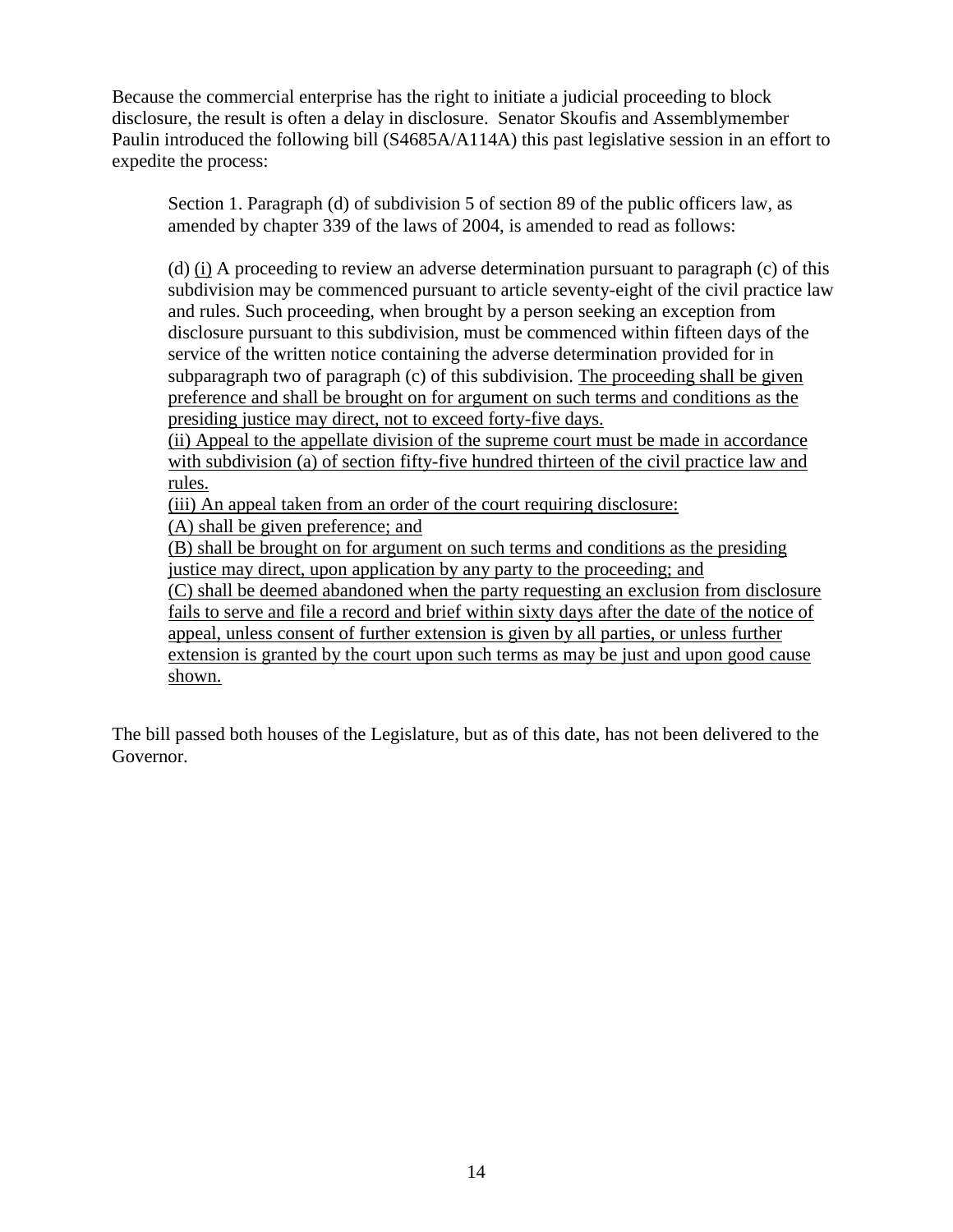## **SERVICES RENDERED BY THE COMMITTEE**

#### **3037** TELEPHONE INQUIRIES **1832** RESPONSES TO WRITTEN INQUIRIES **88** ADVISORY OPINIONS **47** PRESENTATIONS THOUSANDS ADDRESSED THOUSANDS OF RADIO AND WEBINAR LISTENERS

Committee staff offers advice and guidance orally and in writing to the public, representatives of state and local government, and to members of the news media. Each year we track telephone calls, written correspondence, and advisory opinions rendered.

The past year has been one of significant change at the staff level of the Committee on Open Government. While the Committee adjusted to these changes, it strove to continue to provide the same level of service to the public, state and local government, and the media. The total number of verbal and written inquires responded to from July to September 2019 was not significantly lower than the same three-month period in 2018. Staff has made every effort to balance the need to be present in the office and to provide training in-person across the state. With very limited exceptions, Committee staff was able to conduct training or present on open government issues whenever requested.

During the past year, the Committee responded to over 3000 telephone inquiries, over 1800 requests for guidance answered via email or U.S. mail and responded to 88 requests for detailed written opinions in regard to the FOIL, the OML and Personal Privacy Protection Law. In addition, staff gave 47 presentations before government and news media organizations, on campus and in public forums, training and educating more than 1250 people concerning public access to government information and meetings. We are grateful that many entities are now broadcasting, webcasting and/or recording our presentations, thereby making them available to others.

#### **A. Online Access**

Since its creation in 1974, the Committee's staff has prepared more than 25,700 written advisory opinions in response to inquiries regarding New York's open government laws. The opinions prepared since early 1993 that have educational or precedential value are available online through searchable indices.

In addition to the text of open government statutes and the advisory opinions, the Committee's website also includes:

• Model forms for email requests and responses [http://www.dos.ny.gov/coog/emailrequest.html;](http://www.dos.ny.gov/coog/emailrequest.html) <http://www.dos.ny.gov/coog/emailresponse.html>

• Regulations promulgated by the Committee (21 NYCRR Part 1401) <http://www.dos.ny.gov/coog/regscoog.html>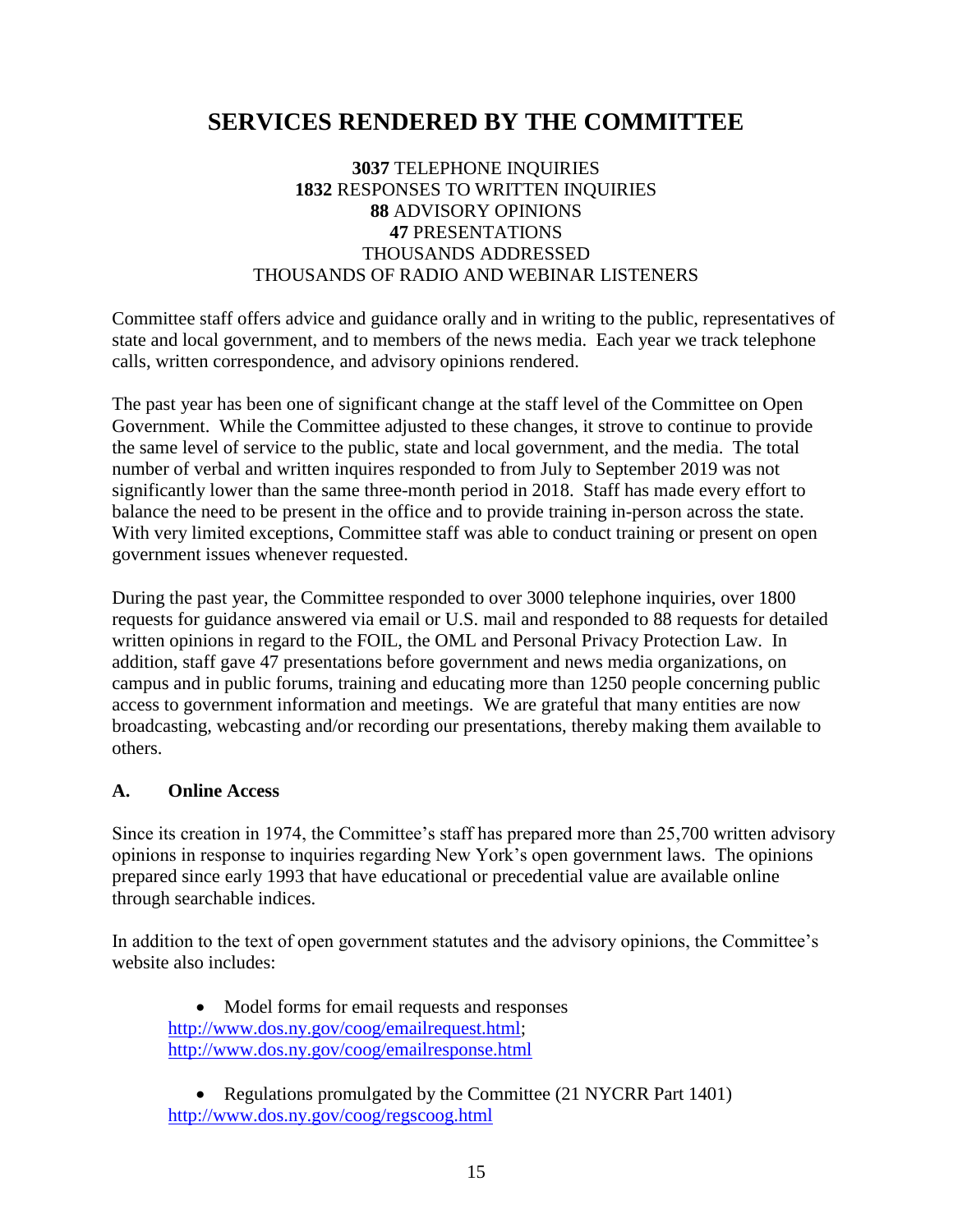• "Your Right to Know," a guide to FOIL and OML that includes sample letters of request and appeal, as well as links to a variety of additional material. [http://www.dos.ny.gov/coog/Right\\_to\\_know.html](http://www.dos.ny.gov/coog/Right_to_know.html)

• "You Should Know", which describes the Personal Privacy Protection Law <http://www.dos.ny.gov/coog/shldno1.html>

• An educational video concerning FOIL and OML consisting of 27 independently accessible subject areas

<http://www.dos.ny.gov/video/coog.html>

• Responses to "FAQ's" (frequently asked questions) [http://www.dos.ny.gov/coog/freedomfaq.html;](http://www.dos.ny.gov/coog/freedomfaq.html) <http://www.dos.ny.gov/coog/openmeetinglawfaq.html>

• "News" that describes matters of broad public interest and significant developments in legislation or judicial decisions <http://www.dos.ny.gov/coog/news.html>

#### **B. Telephone Assistance**

This year, Committee staff answered approximately 3037 telephone inquiries, the majority of which pertained to FOIL. We recorded fewer telephone inquiries than in 2018, most likely due to an increased reliance on email and the website.

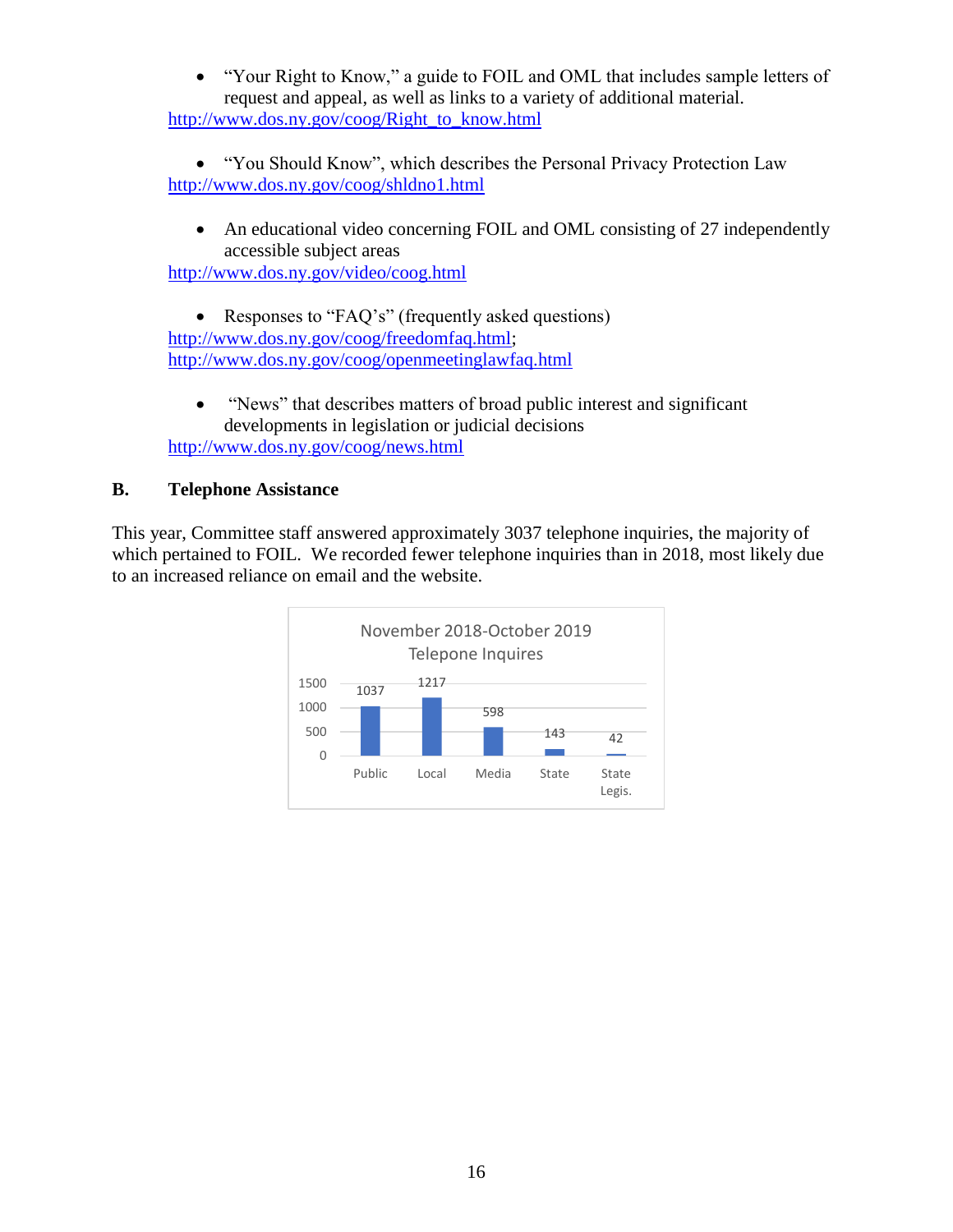#### **C. Assistance via Email and Written Correspondence**

This past year, 1832 written responses to inquiries other than advisory opinions via email and postal mail were prepared in regard to the FOIL and OML. Based on the data captured, the majority of the requests concern issues related to FOIL.



#### **D. Advisory Opinions**

Committee staff is conscientious about providing guidance as efficiently as possible, including links to online advisory opinions when appropriate, and therefore, prepared fewer written advisory opinions than in previous years. When a written response from staff contained a substantive opinion with legal analysis, it was recorded as an advisory opinion as before.

Nevertheless, Committee staff prepared 88 advisory opinions in response to requests from across New York. As is true in years past, the majority of the opinions 64 pertained to FOIL.



#### **E. Presentations**

An important aspect of the Committee's work involves efforts to educate by means of seminars, workshops, radio and television interview programs, and various public presentations. During the past year, the staff gave 47 presentations. The presentations are identified below by interest group for the period of November 1, 2018 to October 31, 2019. More than 1260 received training and education through those events, and countless others benefitted from the use of the Committee's training video online, materials posted on the website, as well as radio and television programs.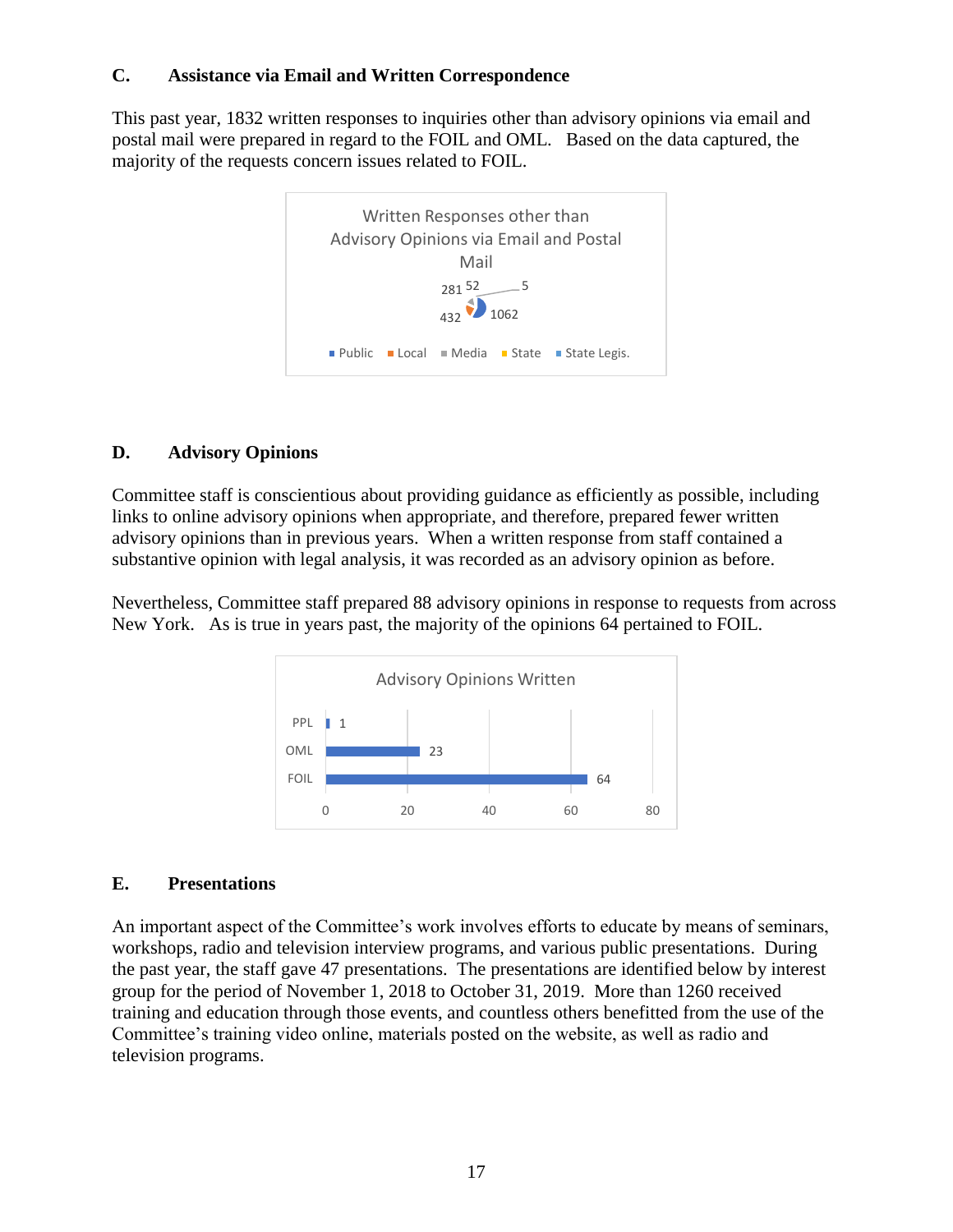#### **1. Presentations, addresses and training were given before the following groups associated with government:**

- Mamaroneck Village Officials, Training, Mamaroneck
- Town of Greenburgh, training, Greenburgh
- Broome County Association of Municipal Clerks Meeting, Binghamton
- Canandaigua Town Department Heads and Supervisors, Training, Canandaigua
- Association of Towns Training School, New York City
- Commack Community Association Meeting, Training, Commack
- Town of Ossining Officials, Training, Ossining
- City College of New York, Training, New York City
- Dutchess County Town Clerks, Training, Milbrook
- Cayuga County Planning & Development Staff, Training, Cayuga
- New York Planning Federation, Bolton Landing
- Long Island Village Clerks and Treasurers Association, Babylon
- NYS Clerks of Legislative Boards Conference, Watkins Glen
- Westchester Count Municipal Clerks and Treasurers Association, Hawthorne
- NYS Association of County Clerks, Corning
- New York Association of Mayors, Albany
- NYC FOIL Officers, Training, NYC
- New York Conference of Mayors and Municipal Officials, Cooperstown
- New York Conference of Mayors, Training, Saratoga
- NYS Public Employees Labor Relations Association, Saratoga
- Town of Schuyler Municipal Continuing Education Program, Schuyler
- Cornell Cooperative Extension Executive Leadership Conference, Ithaca
- NYS School Boards Association Annual Conference, Rochester
- Oswego Area Law Enforcement FOIL Training, Oswego
- NYS Town Clerks Association Regional Educational Session, Saranac Lake
- New York Association of Conservation Districts, Cazenovia
- Tompkins County Local Government Conference, Dryden

#### **2. Presentations for students:**

- CUNY, Graduate School of Journalism, New York City
- Senate Fellows, Albany
- Excelsior Fellows, Albany
- Ithaca College, journalism students, Ithaca
- Syracuse University, Maxwell School, Humphrey fellows, Syracuse
- SUNY Binghamton, MPA students, Binghamton
- SUNY Albany, journalism students, Albany
- College of St. Rose, journalism students, Albany

#### **3. Presentations for groups associated with the news media:**

- WNYC Radio, New York City
- WNYT TV, Albany
- Albany Business Journal, FOIL Training, Albany